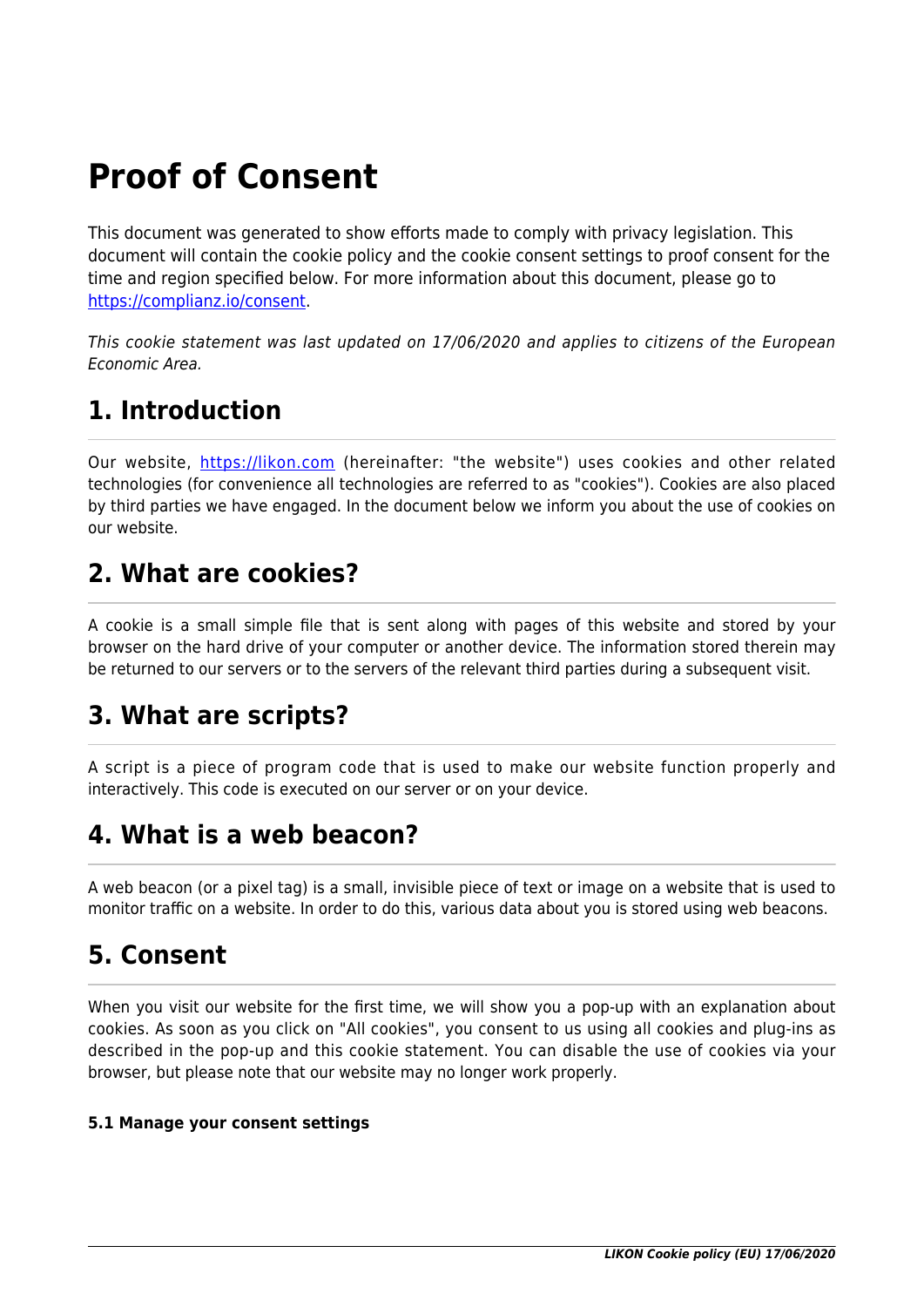## **6. Cookies**

#### **6.1 Technical or functional cookies**

Some cookies ensure that certain parts of the website work properly and that your user preferences remain known. By placing functional cookies, we make it easier for you to visit our website. This way, you do not need to repeatedly enter the same information when visiting our website and, for example, the items remain in your shopping cart until you have paid. We may place these cookies without your consent.

#### **6.2 Analytical cookies**

We do not use analytical cookies on this website.

#### **6.3 Advertising cookies**

We do not use any advertising cookies on this website.

#### **6.4 Social media buttons**

On our website we do not use social media buttons to promote web pages or share them on social networks.

### **7. Placed cookies**

### **Miscellaneous**

| Name                                                        | Retention | Function |
|-------------------------------------------------------------|-----------|----------|
| <b>Purpose pending investigation</b>                        |           |          |
| wordpress test cookie                                       |           |          |
| wpSGCacheBypass                                             |           |          |
| icl current admin language d41d8cd98f00b204e9800998ecf8427e |           |          |
| tk ai                                                       |           |          |
| wp-settings-3                                               |           |          |
| wp-settings-time-3                                          |           |          |
| icl current language                                        |           |          |
| cookielawinfo-checkbox-necessary                            |           |          |
| cookielawinfo-checkbox-non-necessary                        |           |          |
| viewed cookie policy                                        |           |          |
| wordpress sec f647c3ee3b567d1c61096c0a17c15a96              |           |          |
| wordpress logged in f647c3ee3b567d1c61096c0a17c15a96        |           |          |
| wc cart hash c715fe31620a40135488305949128a6d               |           |          |
| wc fragments c715fe31620a40135488305949128a6d               |           |          |
| wp-api-schema-modelhttps://likon.com/wp-json/wp/v2/         |           |          |
| complianz consent status                                    | 365 days  |          |
| complianz policy id                                         | 365 days  |          |
| ocvb-keep-banner-closed                                     |           |          |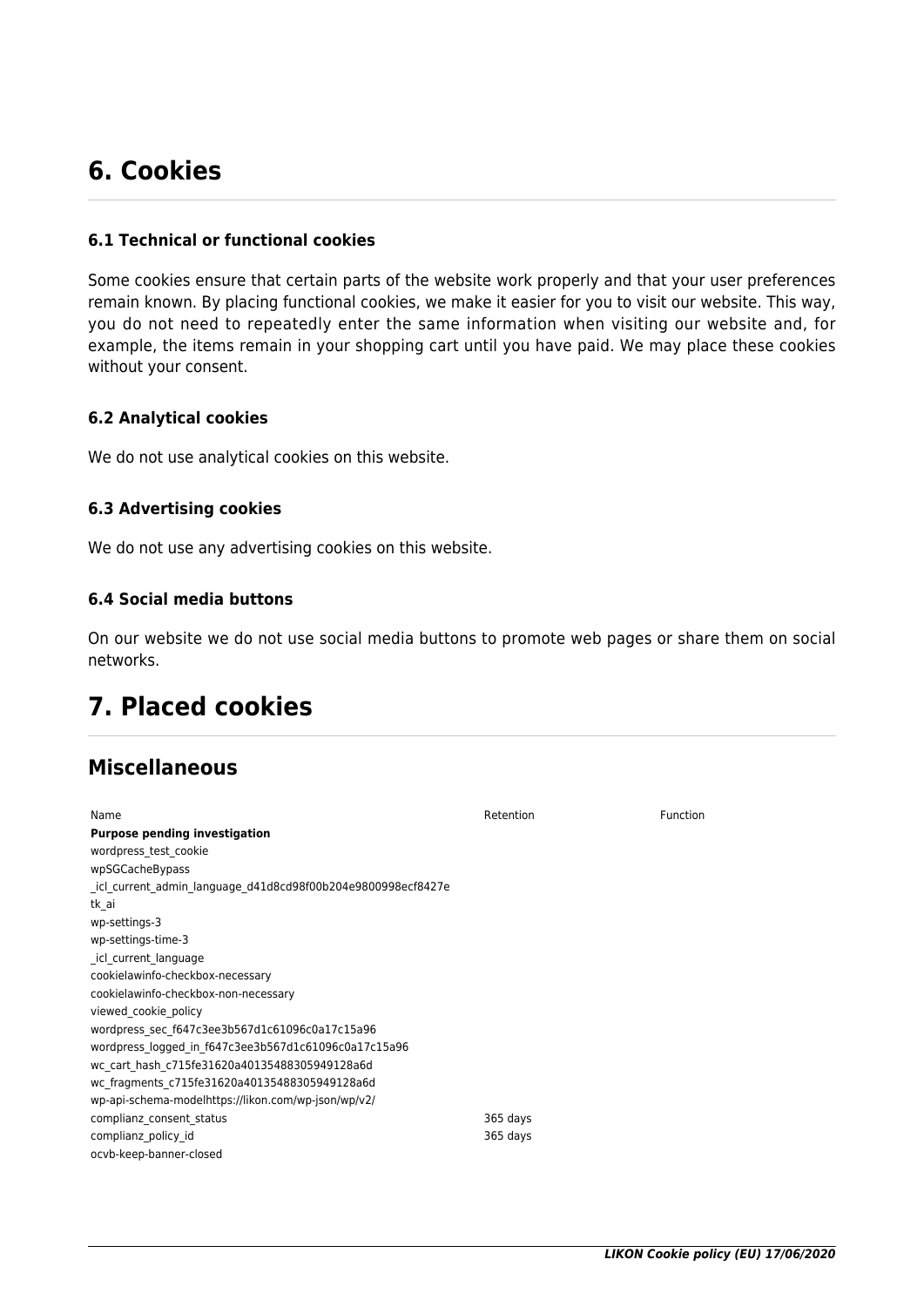et fb module data et-editor-available-post-171-fb et-reloaded-post-171-vb et-editor-available-post-171-bb et-editing-post-171-bb etfb-autosave-1 wp-autosave-1 et-saved-post-171-bb et-recommend-sync-post-171-bb wp-saving-post \_\_cfduid et-editor-available-post-6024-bb et-saved-post-6024-bb wp-wpml\_current\_admin\_language\_d41d8cd98f00b204e9800998ecf8427e wp-wpml\_current\_language

### **Sharing**

This data is not shared with third parties.

### **8. Your rights with respect to personal data**

You have the following rights with respect to your personal data:

- You have the right to know why your personal data is needed, what will happen to it, and how long it will be retained for.
- Right of access: You have the right to access your personal data that is known to us.
- Right to rectification: you have the right to supplement, correct, have deleted or blocked your personal data whenever you wish.
- If you give us your consent to process your data, you have the right to revoke that consent and to have your personal data deleted.
- Right to transfer your data: you have the right to request all your personal data from the controller and transfer it in its entirety to another controller.
- Right to object: you may object to the processing of your data. We comply with this, unless there are justified grounds for processing.

To exercise these rights, please contact us. Please refer to the contact details at the bottom of this cookie statement. If you have a complaint about how we handle your data, we would like to hear from you, but you also have the right to submit a complaint to the supervisory authority (the Data Protection Authority).

## **9. Enabling/disabling and deleting cookies**

You can use your internet browser to automatically or manually delete cookies. You can also specify that certain cookies may not be placed. Another option is to change the settings of your internet browser so that you receive a message each time a cookie is placed. For more information about these options, please refer to the instructions in the Help section of your browser.

Please note that our website may not work properly if all cookies are disabled. If you do delete the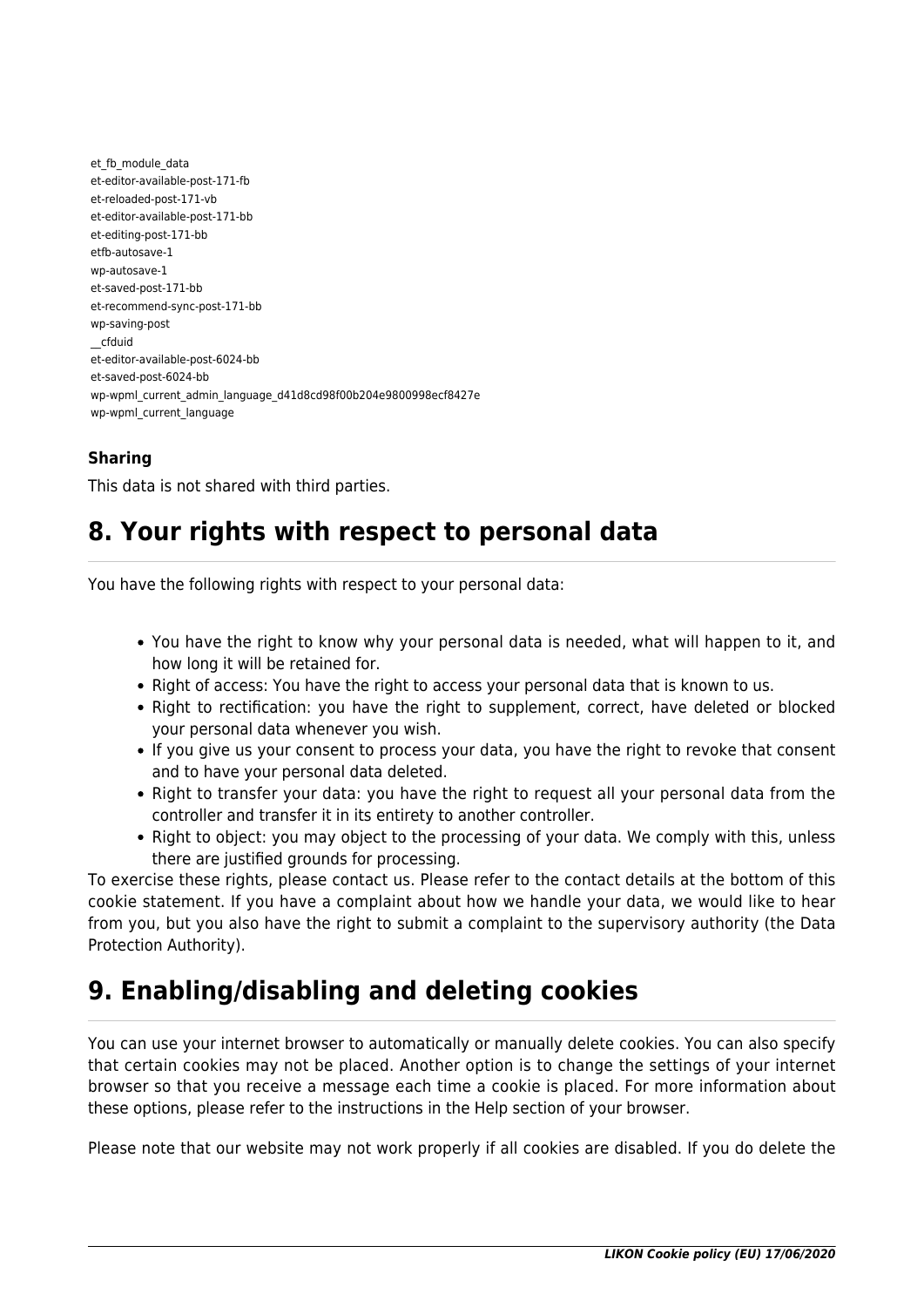cookies in your browser, they will be placed again after your consent when you visit our websites again.

## **10. Contact details**

For questions and/or comments about our cookie policy and this statement, please contact us by using the following contact details:

Likon BV Zeeland, 5411 CK **Netherlands** Website:<https://likon.com> Email: [info@likon.info](#page--1-0) Phone number: 0486-450050

# **Cookie consent settings**

- block ajax content =>
- $\bullet$  do not track  $=$  >
- $\bullet$  consenttype  $\Rightarrow$  optin
- $reqion \Rightarrow eu$
- $q$  aeoip  $=$
- categories =>
- checkbox style  $=$  > square
- $\bullet$  use categories  $\Rightarrow$  no
- use categories optinstats => no
- $\bullet$  accept  $\Rightarrow$  All cookies
- revoke  $\Rightarrow$  Settings
- $\bullet$  dismiss  $\Rightarrow$  Functional only
- $\bullet$  dismiss timeout => 10
- accept all background color  $=$   $>$   $\#0085$ ba
- accept all text color  $=$   $\neq$  fff
- accept all border color  $=>$  #0073aa
- functional background color => #1e73be
- functional text color  $=$   $>$  #fff
- functional border color  $=>$  #1e73be
- readmore optin  $=>$  Read more
- accept informational => Accept
- message optout  $\Rightarrow$  We use cookies to optimize our website and our service.
- message optin => We use cookies to optimize our website and our service.
- readmore optout => Cookie Policy
- readmore optout dnsmpi => Do Not Sell My Personal Information
- $\bullet$  banner width => 475